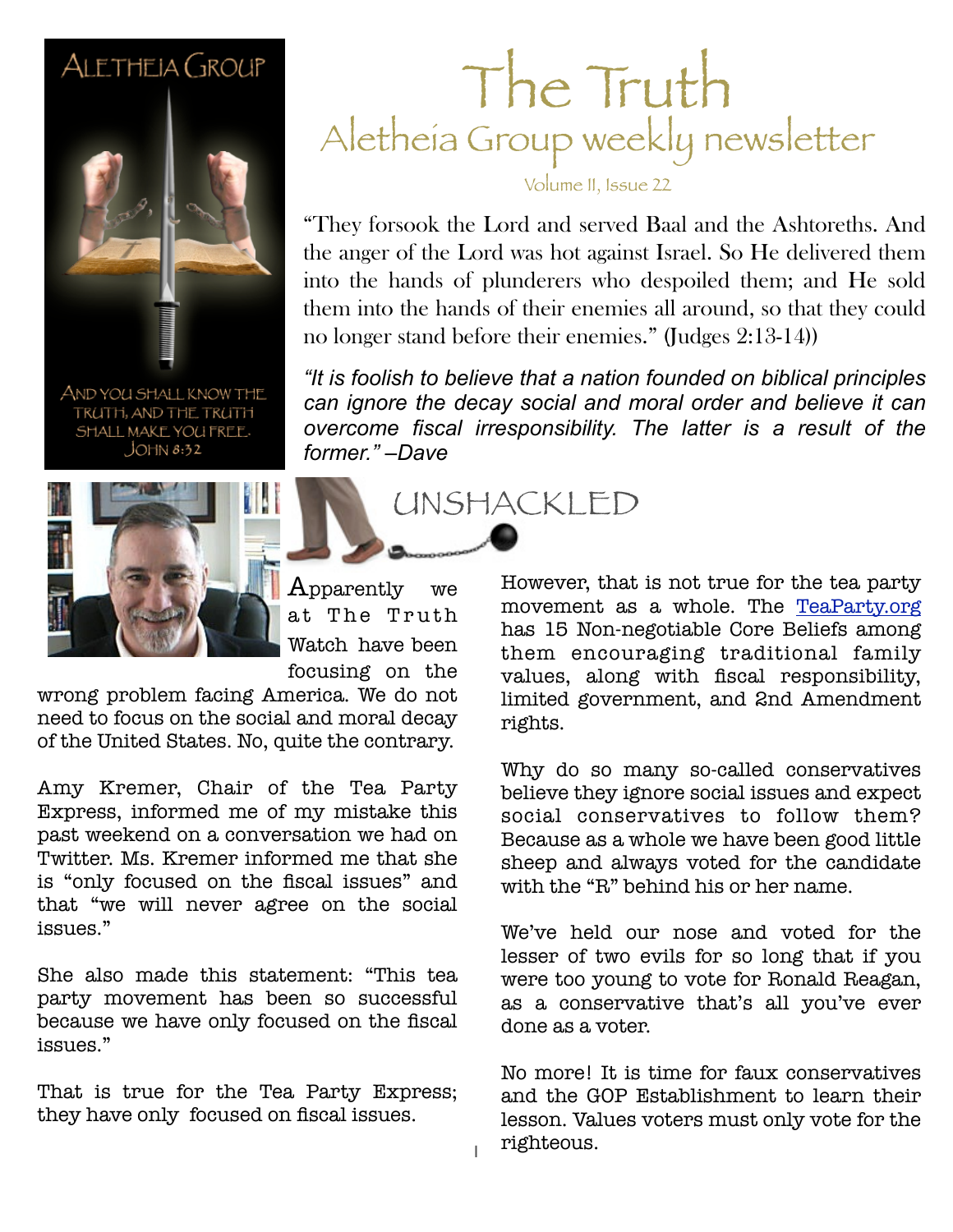# FROM THE FOUNDERS



**To believe that as a nation we can ignore the social and moral issues that face our nation today to focus solely on fiscal issues is not only ignoring the example of our Founding Fathers, but it is also the last ingredient needed in a recipe for disaster. We are in the financial fix today because we have long ignored the social decay of our nation.**

*"Good government begins in the family, and if the moral character of a people once degenerate, their political character must soon follow." "* Elias Boundinot*, President of the Continental Congress in 1783 and founder and President of the American Bible Society.*

It is truly disheartening to believe that a leader of a tea party movement would so blatantly dismiss the importance of the moral fabric of America. It is more disturbing in that the original founder of the Tea Party, Samuel Adams would vociferously disagree. Hear loudly his words to the young man wanting to marry Mr. Adams' daughter:

*"I could say a thousand things to you, if I had leisure. I could dwell on the important of piety and religion, of industry and frugality, of prudence, economy, regularity and even Government, all of which are essential to the well being of a family. But I have not time. I cannot however help repeating piety, because I think it indispensable. Religion in a family is at once its brightest ornament and its best security."*

I wonder if Ms. Kremer understands how as a nation, through the legislation of both political parties, we got to the fiscal straits America now finds herself. Does she believe it is solely over-taxation and too much government spending? Does she believe our nation's woes will be overcome by deregulation?

The reason we have elected leaders who keep getting re-elected is that we have too many voters choosing immoral men and women to represent them. If just once we held them to the standards set by our Founding Fathers we would get not only a republic led by fiscally responsible representatives, but also and more importantly, men and women who feared God and conduct the affairs of our government in such a manner.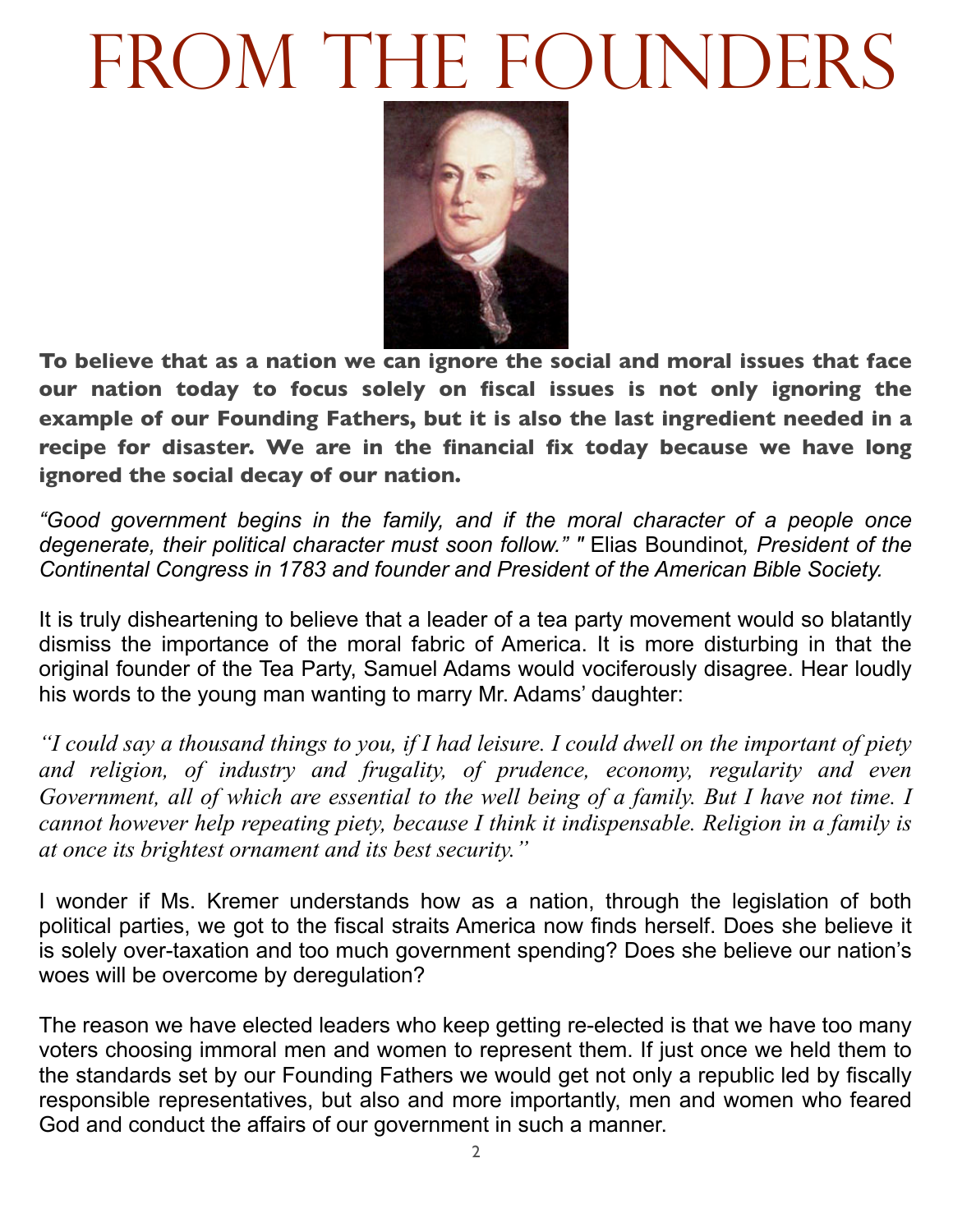### FROM THE PULPIT

"They said that I should lose my ideals and begin to believe in the methods of practical politicians. Now, I have not lost my ideals in the least; my faith in fundamentals is exactly what it always was. What I have lost is my childlike faith in practical politics."

― G.K. Chesterton, Orthodoxy

Up until after the 2008 election I was a die hard conservative pragmatist. My military and simplistic mind embraced pragmatism. It always made sense to me. But then God got ahold of me and said that I had compromised piety for pragmatism, that I had allowed my love for country to win out over my love for Him. That was a defining moment for me.

I wrote in a devotional back in May 2010 that pragmatism is an illusion where I was quoting Tom Hoefling (who by the way is [running](http://www.tomhoefling.com/) for President). You can read the devotional [here,](http://www.saltandlightblog.com/7011/pragmatism-is-an-illusion/) but if we are going to see a return to the biblical principles upon which our country was founded then we must trust the Bible and God the Author.

Does this mean we can no longer be pragmatic in life? Of course not, we make many decisions in life where we weigh the consequences of our decisions. But there are times when we must act in faith, where we trust God's truth and His Word over the circumstances we are facing, especially when we cannot know the outcome. True faith is truly trusting in a trustworthy God, and it means trusting Him with the outcome of our decision. To paraphrase an old Caedmon's Call song, we walk with grace our feet and faith our eyes.

I understand the desire to help mold our future; it is a serious responsibility, but many a poor decision has been made on the grounds of pragmatism or the sense that something must be done.

When we are faced with tough decisions and an uncertain future, we can know for sure in Whose hands our future rest.

"Be still, and know that I am God; I will be exalted among the nations, I will be exalted in the earth!" (Psalm 46:10)

With so much at stake for our nation's future, we Christian patriots need to decide in what we shall rely. As John Quincy Adams once said, "Duty is ours; the results are God's."